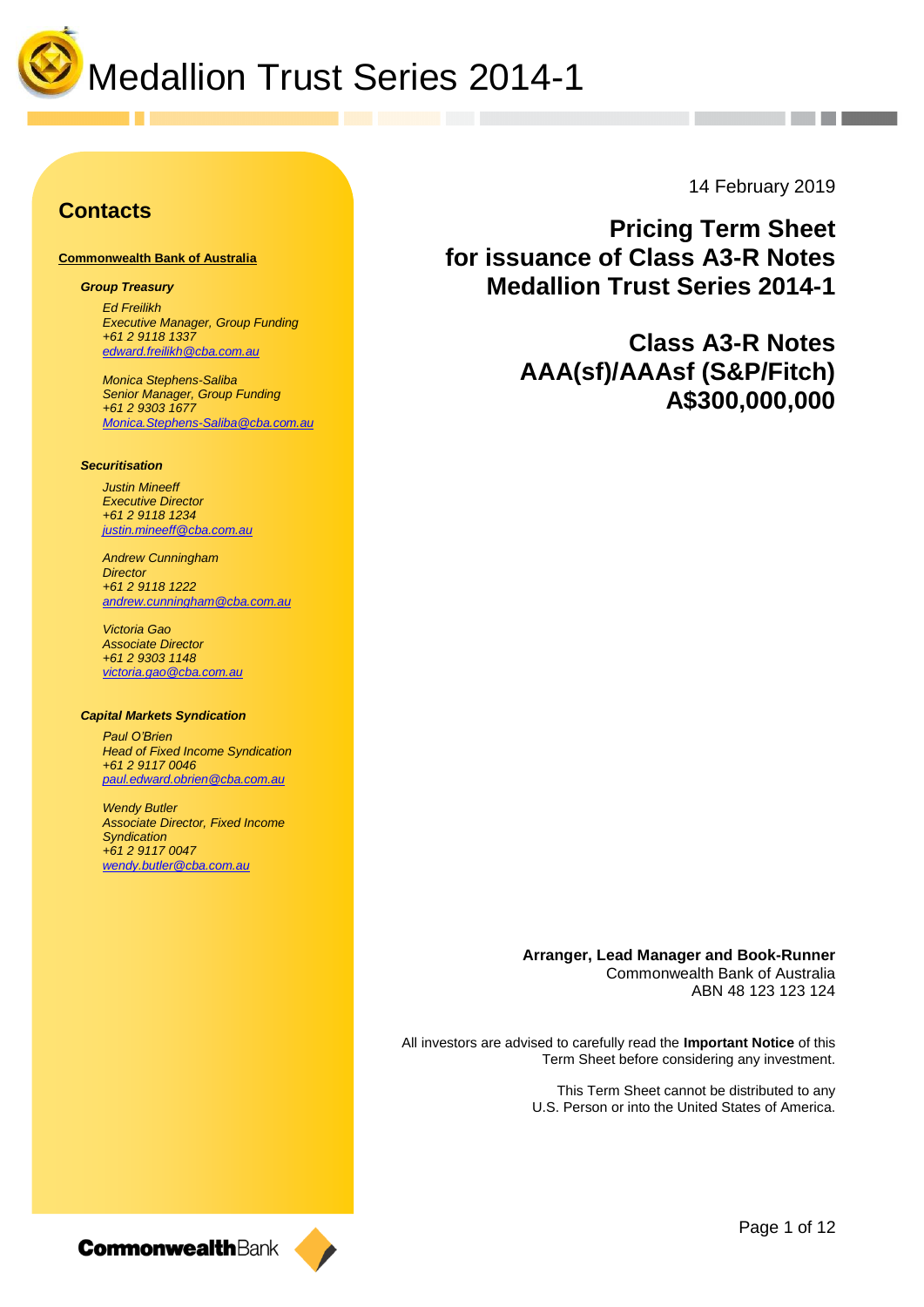

### **Pricing Term Sheet for issuance of Class A3-R Notes Medallion Trust Series 2014-1 Prime Residential Mortgage-Backed Securities**

| <b>Class</b> | <b>ISIN</b>  | <b>Credit</b><br>Support <sup>1</sup> | <b>Amount</b><br>(A\$) | <b>Expected</b><br><b>Rating</b><br>$(S&P /$ Fitch) | Coupon             | <b>Weighted</b><br><b>Average Life</b><br>(vrs) <sup>2</sup> | <b>Legal Maturity</b>                  |
|--------------|--------------|---------------------------------------|------------------------|-----------------------------------------------------|--------------------|--------------------------------------------------------------|----------------------------------------|
| Class A3-R   | AU3FN0046397 | 16.4%                                 | 300,000,000            | AAA(sf) / AAAsf                                     | BBSW1M+<br>$.00\%$ | 3.6                                                          | The Distribution<br>Date in April 2046 |

1: As 24 December 2018.

2: WAL is based on a constant CPR of 20%, Step-Down Conditions continuing to being met and exercise of the Call Option when the pool balance reaches 10% of the amount outstanding at the Closing Date.

The Notes outlined below were issued on the Closing Date for the Medallion Trust Series 2014-1 (27 February 2014) and are **not** offered under this term sheet.

| <b>Class</b>         | <b>ISIN</b>  | <b>Amount</b><br>(%) | $\tilde{\phantom{a}}$<br><b>Credit</b><br><b>Support</b><br>$(\%)$ | <b>Amount</b><br>(AUD)<br>(At Issue) | <b>Amount</b><br>(AUD)<br>(24 Dec 18) | Rating<br>$(S\&P)$<br>$Fitch)^3$ | <b>Coupon</b>    | <b>Weighted</b><br>Average<br>Life $(yrs)^1$ | <b>Legal Maturity</b>                        |
|----------------------|--------------|----------------------|--------------------------------------------------------------------|--------------------------------------|---------------------------------------|----------------------------------|------------------|----------------------------------------------|----------------------------------------------|
| Class A1             | AU3FN0022109 | 55.75%               |                                                                    | 1,400,000,000                        | 176,207,920                           | $AAA(sf)$ /<br>AAAsf             | BBSW1M+<br>0.80% | 2.4                                          |                                              |
| Class A2             | AU3FN0022117 | 24.29%               | 8.0%                                                               | 610,000,000                          | 170,874,908                           | $AAA(sf)$ /<br>AAAsf             | BBSW1M+<br>0.90% | 3.5                                          | The                                          |
| Class A <sub>3</sub> | AU3CB0218733 | 11.95%               |                                                                    | 300,000,000                          | 300,000,000                           | $AAA(sf)$ /<br>AAAsf             | 4.5% Fixed       | $4.99^{2}$                                   | <b>Distribution</b><br>Date in April<br>2046 |
| Class B              | AU3FN0022208 | 6.00%                | 2.0%                                                               | 150,700,000                          | 76,773,813.6                          | $AAA(st)$ /<br>AAAsf             | Undisclosed      | 5.1                                          |                                              |
| Class C              | AU3FN0022216 | 2.00%                | 0.0%                                                               | 50,300,000                           | 50,300,000                            | NR/NR                            | Undisclosed      | 9.5                                          |                                              |
| <b>Total</b>         |              | 100.0                |                                                                    | 2,511,000,000                        |                                       |                                  |                  |                                              |                                              |

### **Notes issued on the Closing Date**

1. Initial WALs were based on a flat Conditional Prepayment Rate ("CPR") of 20%, Step-Down Conditions being met at the first available opportunity, refinance of the Class A3 Notes at the Class A3 Refinancing Date and exercise of the Call Option when the pool balance reaches 10% of the amount outstanding at the Cut-Off Date.

2. Class A3 Notes will be subject to the Manager holding a refinance option on each Distribution Date from 4.99 years after the Closing Date (Class A3 Refinancing Date (the Distribution Date in February 2019)).

3. As at 22 January 2019

This document relates solely to the issue of Class A3-R Notes from Medallion Trust Series 2014-1, and does not relate to and is not relevant for any other purpose. For complete details of the transaction, investors should refer to the Medallion Trust Series 2014-1 Preliminary Supplemental Information Memorandum dated 7 February 2019 together with the Medallion Trust Series 2014-1 Information Memorandum dated 12 February 2014.

#### **No Guarantee by Commonwealth Bank of Australia**

The Notes do not represent deposits or other liabilities of Commonwealth Bank of Australia ("Commonwealth Bank of Australia", "Seller", "Servicer" and "Manager"), or any other member of the Commonwealth Bank of Australia. Neither Commonwealth Bank of Australia, nor any other member of the Commonwealth Bank of Australia groups guarantee the payment or repayment or the return of any principal invested in, or any particular rate of return on, the Notes or the performance of the Assets of the Series Trust. In addition, none of the obligations of the Manager, the Seller or the Servicer are guaranteed in any way by Commonwealth Bank of Australia or any other member of the Commonwealth Bank of Australia groups*.*

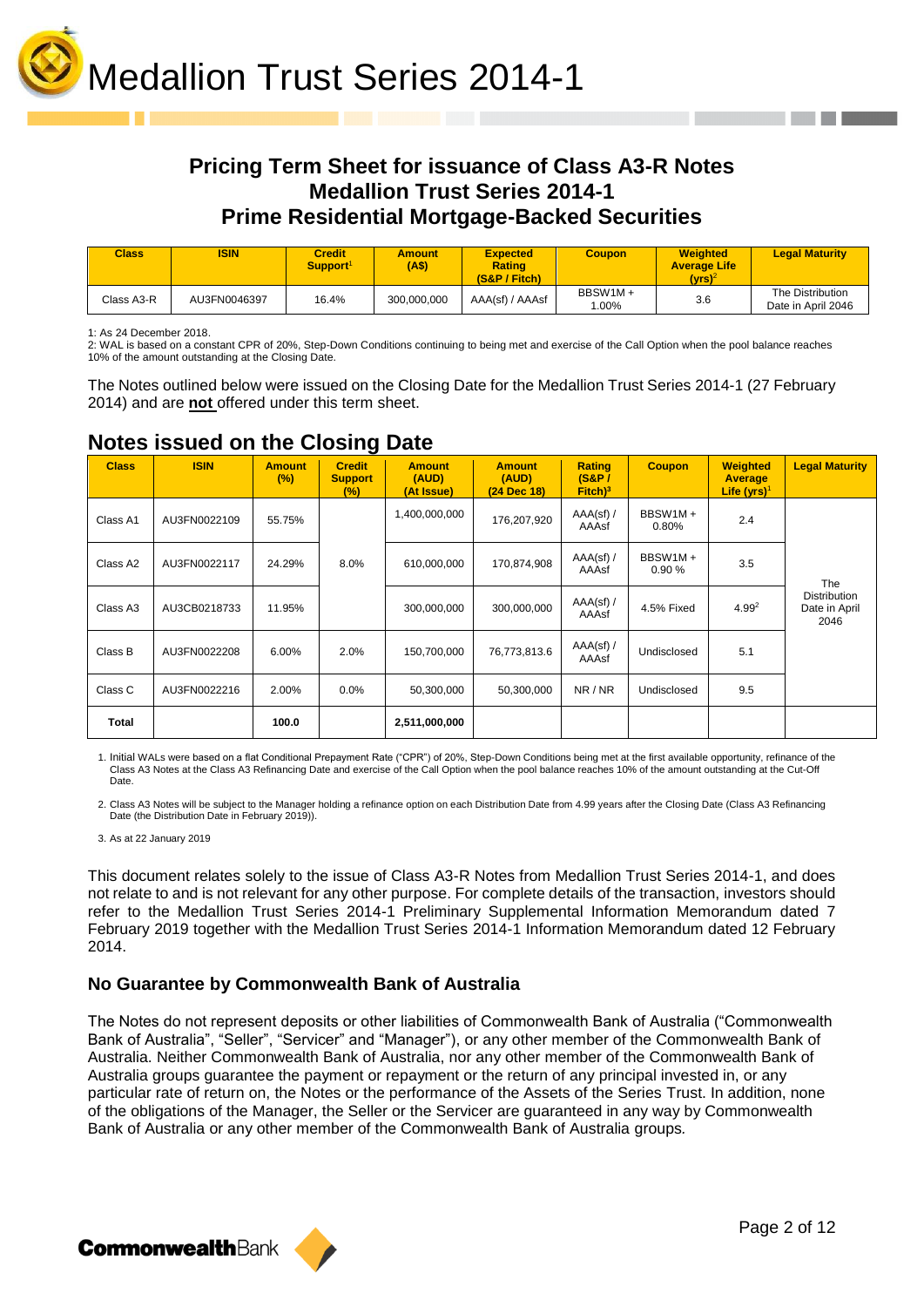

# **Transaction Parties**

u a

| <b>Issue Trust</b>                                                                                                                          | <b>Medallion Trust Series 2014-1</b>                                                                                                            |
|---------------------------------------------------------------------------------------------------------------------------------------------|-------------------------------------------------------------------------------------------------------------------------------------------------|
| <b>Trustee</b>                                                                                                                              | Perpetual Trustee Company Limited (ABN 42 000 001 007) in its capacity as<br>trustee of the Issue Trust                                         |
| <b>Security Trustee</b>                                                                                                                     | P.T. Limited (ABN 67 004 454 666)                                                                                                               |
| <b>Manager</b>                                                                                                                              | Securitisation Advisory Services Pty Limited (ABN 88 064 133 946)                                                                               |
| <b>Originator, Servicer, Basis</b><br><b>Swap Provider, Interest Rate</b><br><b>Swap Provider and Liquidity</b><br><b>Facility Provider</b> | Commonwealth Bank of Australia                                                                                                                  |
| <b>Arranger, Lead Manager and</b><br><b>Book-Runner</b>                                                                                     | Commonwealth Bank of Australia                                                                                                                  |
| <b>Rating Agencies</b>                                                                                                                      | Standard & Poor's (Australia) Pty Ltd (ABN 62 007 324 852) ("S&P"); and<br>Fitch Australia Pty Ltd (ABN 93 081 339 184) ("Fitch")               |
| <b>Lenders Mortgage Insurer</b>                                                                                                             | Genworth Financial Mortgage Insurance Pty Limited (ABN 60 106 974 305)<br>("Genworth") (A+ Negative Outlook (S&P); (A+ Stable Outlook (Fitch)). |

# **Transaction Structure**

| <b>Class A Notes Credit Support</b> | Class A Notes are the: Class A1 Notes, Class A2 Notes, Class A3 Notes and<br>Class A3-R Notes (post the Class A3 Refinancing Date).<br>Credit Support as at 24 December 2018 is 16.4%.                                                                                                                                                                                                                                                                                                                                    |
|-------------------------------------|---------------------------------------------------------------------------------------------------------------------------------------------------------------------------------------------------------------------------------------------------------------------------------------------------------------------------------------------------------------------------------------------------------------------------------------------------------------------------------------------------------------------------|
| <b>Class A3 Notes</b>               | Class A3 Notes (the "Fixed Rate Notes") were structured as fixed rate, soft bullet<br>Notes.                                                                                                                                                                                                                                                                                                                                                                                                                              |
|                                     | No principal is repaid to the Class A3 Notes prior to the Class A3 Refinancing<br>Date.                                                                                                                                                                                                                                                                                                                                                                                                                                   |
|                                     | The Manager is marketing a floating rate, amortising security (the Class A3-R)<br>Notes) with a WAL of 3.6 years (assuming the Issue prepays at a constant 20%<br>CPR from the Class A3 Refinancing Date) to refinance the Class A3 Notes on<br>the Class A3 Refinancing Date. The face value of the Class A3-R Notes is the<br>original face value of the Class A3 Notes minus the balance of the GIC Account<br>on the Class A3 Refinancing Date ("Class A3 GIC Repayment"). The balance of<br>the GIC Account is zero. |
|                                     | If the Manager is successful in placing the Class A3-R Notes at a margin less<br>than the Class A3 Stepped-Up Margin, existing Class A3 Note investors will be<br>fully repaid at the Class A3 Refinancing Date via proceeds from Class A3-R<br>Notes issuance.                                                                                                                                                                                                                                                           |

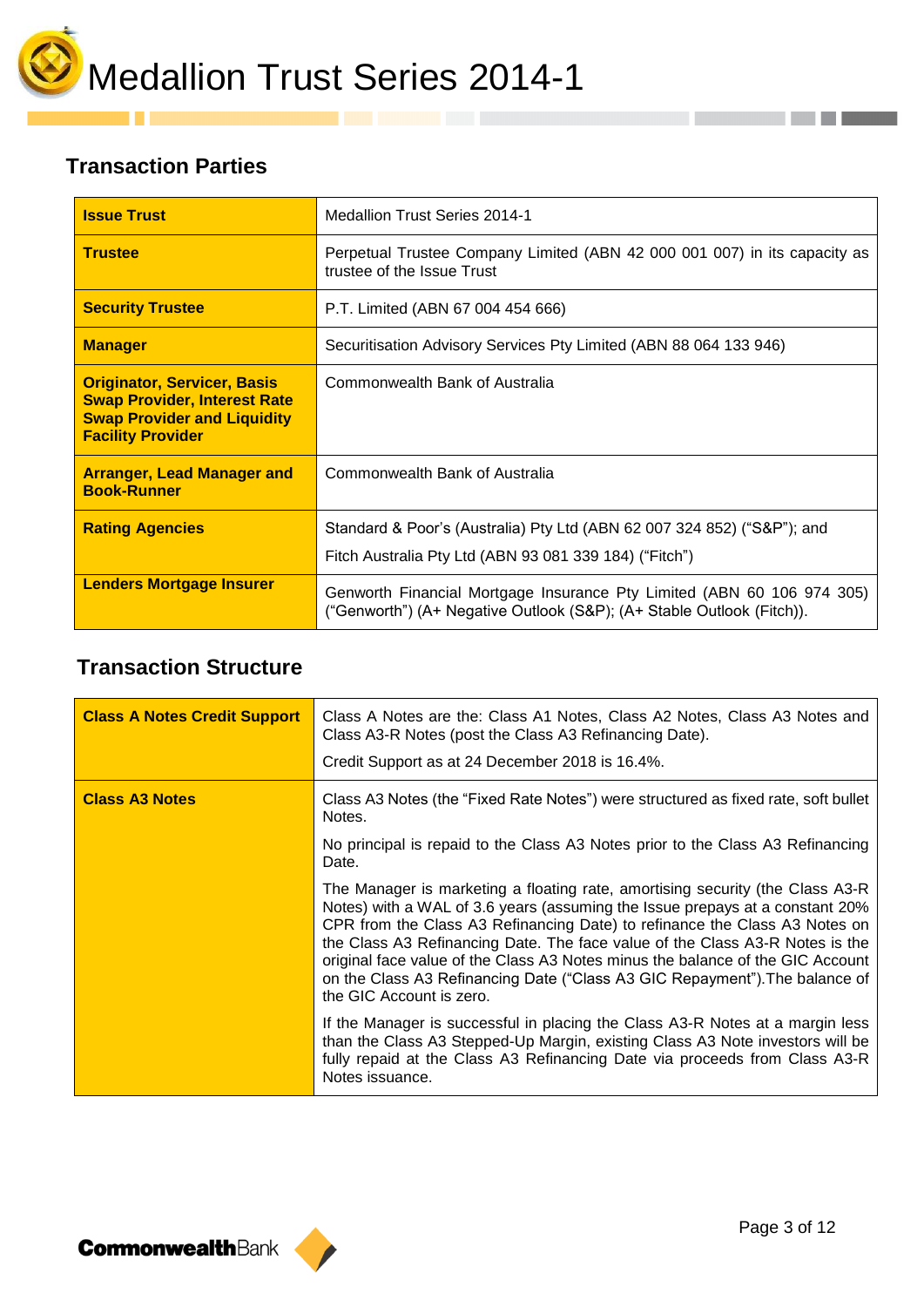

## **The Notes**

| <b>Form and Denomination of</b><br>the Notes                  | Registered form and in denominations of AUD100,000                                                                                                                                                                                                                                                                                                                                                                     |
|---------------------------------------------------------------|------------------------------------------------------------------------------------------------------------------------------------------------------------------------------------------------------------------------------------------------------------------------------------------------------------------------------------------------------------------------------------------------------------------------|
| <b>Closing Date and Initial Note</b><br><b>Issue Date</b>     | 27 February 2014                                                                                                                                                                                                                                                                                                                                                                                                       |
| <b>Class A3-R Pricing Date</b>                                | 14 February 2019                                                                                                                                                                                                                                                                                                                                                                                                       |
| <b>Class A3 Refinancing Date</b><br>and Class A3-R Issue Date | 22 February 2019                                                                                                                                                                                                                                                                                                                                                                                                       |
| <b>First Payment Date (Class A3-</b><br><b>R</b> Notes)       | 22 March 2019                                                                                                                                                                                                                                                                                                                                                                                                          |
| <b>Note Distribution Date</b>                                 | 22 <sup>nd</sup> of each calendar month from the First Floating Rate Note Distribution Date<br>subject to modified following business day convention.                                                                                                                                                                                                                                                                  |
| <b>Ex-Interest Date</b>                                       | Two Business Days prior to each Distribution Date                                                                                                                                                                                                                                                                                                                                                                      |
| <b>Legal Final Maturity</b>                                   | The Distribution Date occurring in April 2046                                                                                                                                                                                                                                                                                                                                                                          |
| <b>Day Count Basis</b>                                        | Actual/365                                                                                                                                                                                                                                                                                                                                                                                                             |
| <b>Class A3-R Issue Margin</b>                                | BBSW1M + 1.00%                                                                                                                                                                                                                                                                                                                                                                                                         |
| <b>Call Date</b>                                              | The first Distribution Date on which the aggregate Mortgage Loan Principal in<br>relation to Mortgage Loans which are then part of the Assets of the Series Trust<br>is less than 10% of the aggregate Mortgage Loan Principal in relation to<br>Mortgage Loans that were part of the Assets of the Series Trust as at the Closing<br>Date                                                                             |
| <b>Minimum Parcel Size</b>                                    | Minimum amount payable, by each investor on acceptance of the offer or<br>application (as the case may be) of at least AUD500,000 (calculated in<br>accordance with both section 708(9) of the Corporations Act and regulation<br>7.1.18 of the Corporations Regulations 2001) or does not otherwise require<br>disclosure to investors under Part 6D.2 of the Corporations Act and is not made<br>to a Retail Client. |
| <b>Interest Withholding Tax</b>                               | The Manager intends to offer the Class A3-R Notes in a manner that satisfies the<br>public offer test under existing Australian taxation law.                                                                                                                                                                                                                                                                          |
| <b>Principal Draws</b>                                        | To cover possible liquidity shortfalls in the payments of interest on the Notes<br>(other than the Class C Notes) and the other senior expenses of the Series Trust,<br>the Manager will direct the Trustee to allocate available principal collections<br>towards meeting the shortfall.                                                                                                                              |
| <b>Liquidity Facility</b>                                     | The Liquidity Facility is \$25.5m (as at 22 January 2019) and will amortise subject<br>to a floor of \$7,533,000. The Liquidity Facility will amortise annually in line with<br>the rateable reduction of the outstanding pool balance.                                                                                                                                                                                |
|                                                               | The Liquidity Facility will not amortise if:<br>1. unreimbursed charge-offs are outstanding;                                                                                                                                                                                                                                                                                                                           |
|                                                               | the Liquidity Facility has been drawn in the prior period;<br>2.                                                                                                                                                                                                                                                                                                                                                       |

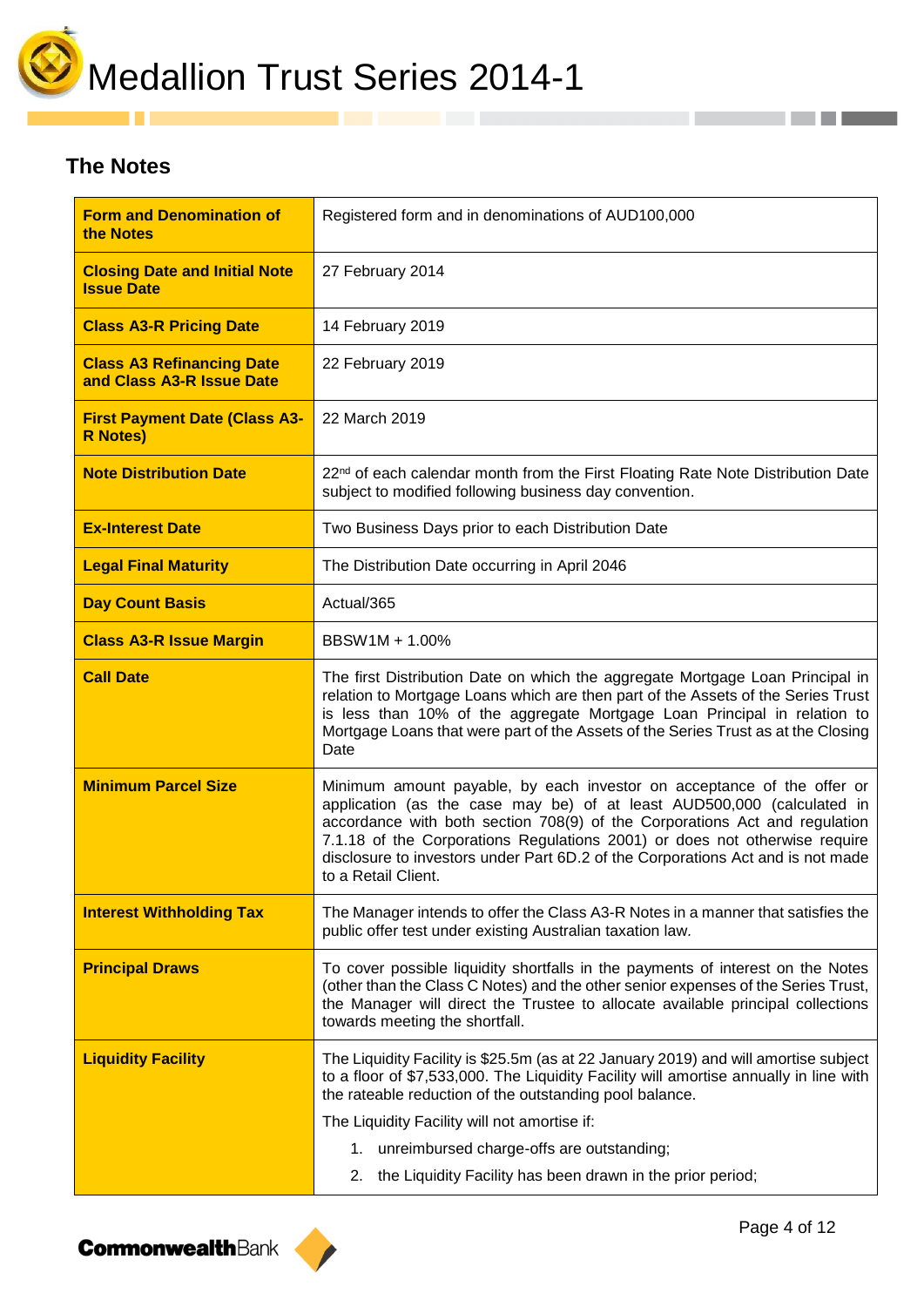

|                              | 3. Principal Draws are outstanding.                                                                                                                                                                                                                                                                                                                                                                                                                                                                                                                                                                                                                                                                                                                                                                                                                                                                          |  |
|------------------------------|--------------------------------------------------------------------------------------------------------------------------------------------------------------------------------------------------------------------------------------------------------------------------------------------------------------------------------------------------------------------------------------------------------------------------------------------------------------------------------------------------------------------------------------------------------------------------------------------------------------------------------------------------------------------------------------------------------------------------------------------------------------------------------------------------------------------------------------------------------------------------------------------------------------|--|
| <b>Business Days</b>         | Sydney                                                                                                                                                                                                                                                                                                                                                                                                                                                                                                                                                                                                                                                                                                                                                                                                                                                                                                       |  |
| <b>RBA Repo Status</b>       | Application is intended to be made by the Manager to the Reserve Bank of<br>Australia ("RBA") for the Class A3-R Notes to be added to the list of eligible<br>securities for repurchase agreements conducted by the RBA.                                                                                                                                                                                                                                                                                                                                                                                                                                                                                                                                                                                                                                                                                     |  |
| <b>Governing Law</b>         | <b>New South Wales</b>                                                                                                                                                                                                                                                                                                                                                                                                                                                                                                                                                                                                                                                                                                                                                                                                                                                                                       |  |
| <b>Clearing</b>              | Austraclear; Euroclear; Clearstream                                                                                                                                                                                                                                                                                                                                                                                                                                                                                                                                                                                                                                                                                                                                                                                                                                                                          |  |
| <b>Credit Risk Retention</b> | On 17 January 2018, Regulation EU 2017/2402 laying down a general<br>framework for securitisation and creating a framework for simple, transparent<br>and standardised securitisation and amending Directives 2009/65/EC,<br>2009/138/EC and 2011/61/EU and Regulations (EC) No 1060/2009 and (EU) No<br>648/2012 and Regulation EU 2017/2401 containing and related amendments to<br>the CRR (collectively, the "New EU Securitisation Regulations") entered into<br>force in the European Union. The new retention rules under the New EU<br>Securitisation Regulations (the "New EU Retention Rules") will apply to<br>investment and other forms of participation in securitisation transactions by<br>European Union 'institutional investors' in securitisations in respect of which the<br>relevant securities are issued on or after 1 January 2019.                                                 |  |
|                              | The term 'institutional investors' is defined in the New EU Securitisation<br>Regulations to include 'credit institutions' and 'investment firms' that were<br>regulated under the EU Capital Requirements Regulation (Regulation (EU) No.<br>575/2013) (the "CRR")), alternative investment fund managers (as defined in the<br>EU Alternative Investment Fund Managers Directive (Directive 2011/61/EU) (the<br>"AIFMD")), insurance and reinsurance undertakings (as defined in the Solvency<br>Il Directive (Directive 2009/138/UC) ("Solvency II")), EEA management<br>companies and funds regulated pursuant to the Undertakings for Collective<br>Investment in Transferable Securities Directive (Directive 2009/65/EC),<br>institutions for occupational retirement provision falling within the scope of<br>Directive (EU) 2016/2341 and certain other entities appointed by such<br>institutions. |  |
|                              | The Series Trust was established prior to the introduction of the New EU<br>Retention Rules. Pursuant to the European Union risk retention rules which<br>applied at the time the Series Trust was established (under Articles 405 - 410 of<br>the CRR) ("the CRR Rules"), Commonwealth Bank of Australia (as the originator<br>of the mortgage loans securitised and included in the Series Trust) has<br>undertaken to the Trustee to retain on an ongoing basis a net economic interest<br>in this securitisation transaction by holding an interest in randomly selected<br>exposures equivalent to no less than 5% of the aggregate principal balance of<br>the securitised exposures in accordance with Article 405 paragraph (1) sub-<br>paragraph (c) of the CRR. The Manager will include information in any reports<br>provided to Noteholders:                                                    |  |
|                              | 1. confirming Commonwealth Bank of Australia's continued retention of the<br>interest described above; and                                                                                                                                                                                                                                                                                                                                                                                                                                                                                                                                                                                                                                                                                                                                                                                                   |  |
|                              | 2. any change to the manner in which the interest will be comprised if there<br>are exceptional circumstances which cause the manner in which the<br>interest is held to change.                                                                                                                                                                                                                                                                                                                                                                                                                                                                                                                                                                                                                                                                                                                             |  |
|                              | While the New EU Retention Rules do not provide that compliance with the CRR<br>Rules will be taken to satisfy the New EU Retention Rules in relation to securities                                                                                                                                                                                                                                                                                                                                                                                                                                                                                                                                                                                                                                                                                                                                          |  |

**CommonwealthBank** 

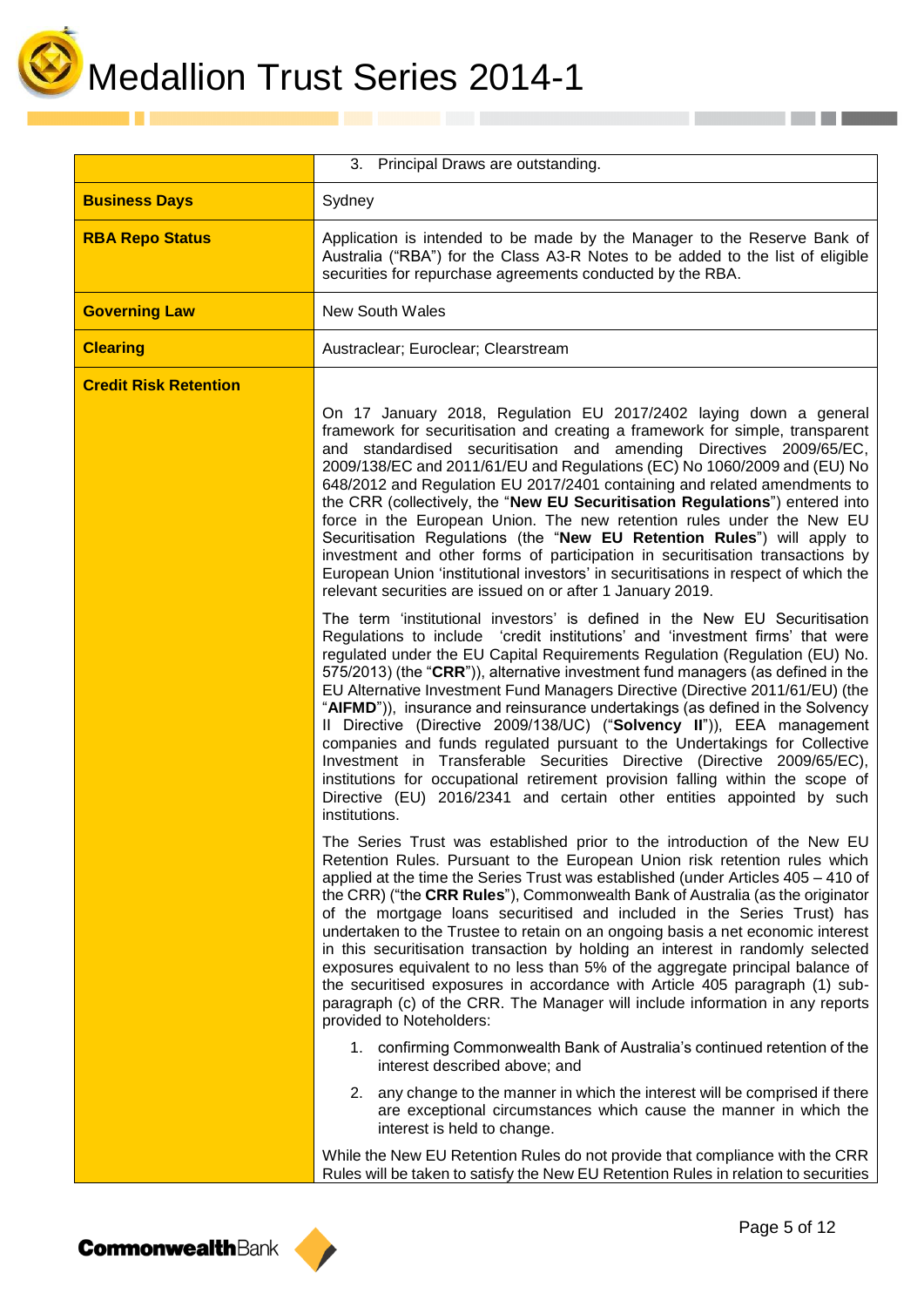

Medallion Trust Series 2014-1

|                                                                                                                 | issued after 1 January 2019 (such as the Class A3-R Notes), the requirements<br>that applied under Article 405 paragraph (1) sub-paragraph (c) of the CRR are<br>substantially similar to the requirements currently in force under Article 6<br>paragraph (3) sub-paragraph (c) of the New Securitisation Regulations                                                                                                                                                                                                                                                                                                                                                                                                                                                                                                                                                                                                 |  |
|-----------------------------------------------------------------------------------------------------------------|------------------------------------------------------------------------------------------------------------------------------------------------------------------------------------------------------------------------------------------------------------------------------------------------------------------------------------------------------------------------------------------------------------------------------------------------------------------------------------------------------------------------------------------------------------------------------------------------------------------------------------------------------------------------------------------------------------------------------------------------------------------------------------------------------------------------------------------------------------------------------------------------------------------------|--|
|                                                                                                                 | Investors are themselves responsible for monitoring and assessing changes to<br>the European Union retention rules and their regulatory capital requirements and<br>should carefully consider whether the applicable conditions under the applicable<br>retention rules are satisfied at any time and the implications for the regulatory<br>capital treatment of their investment or the liquidity of their investment. Investors<br>who are uncertain as to the requirements that will need to be complied with in<br>order to avoid the additional regulatory charges for non-compliance with the<br>applicable European retention rules and any implementing rules in a relevant<br>jurisdiction should seek guidance from their regulator.                                                                                                                                                                        |  |
|                                                                                                                 | The European Union retention rules and any similar requirements and any other<br>changes to the regulation or regulatory treatment of the Notes for some or all<br>investors may negatively impact the regulatory position of certain individual<br>investors and, in addition, could have a negative impact on the price and liquidity<br>of the Notes in the secondary market.                                                                                                                                                                                                                                                                                                                                                                                                                                                                                                                                       |  |
| <b>US Selling Restrictions</b>                                                                                  | The Class A3-R Notes have not been and will not be registered under the United<br>States Securities Act of 1933, as amended ("Securities Act") and the Trustee has<br>not been and will not be registered as an investment company under the United<br>States Investment Company Act of 1940, as amended ("Investment Company<br>Act"). An interest in the Notes may not be offered or sold within the United States<br>or to, or for the account or benefit of, a "U.S. person" (as defined in Regulation S<br>under the Securities Act ("Regulation S")) at any time except in accordance with<br>Regulation S or pursuant to an exemption from the registration requirements of<br>the Securities Act.                                                                                                                                                                                                              |  |
| <b>EU MIFID II Product</b><br><b>Governance/Professional</b><br><b>Investors and ECPs only</b><br>target market | Solely for the purposes of the manufacturers' product approval process, the<br>target market assessment in respect of the Notes has led to the conclusion that:<br>(i) the target market for the Notes is eligible counterparties and professional<br>clients only, each as defined in Directive 2014/65/EU (as amended "MiFID II";<br>and (ii) all channels for distribution of the Notes to eligible counterparties and<br>professional clients are appropriate. Any person subsequently offering, selling or<br>recommending the Notes (a "distributor") should take into consideration the<br>manufacturer's target market assessment; however, a distributor subject to<br>MiFID II is responsible for undertaking its own target market assessment in<br>respect of the Notes (by either adopting or refining the manufacturers' target<br>market assessment) and determining appropriate distribution channels. |  |
| <b>PRIIPS - EEA Retail Investors</b>                                                                            | The Notes are not intended to be offered, sold or otherwise made available to<br>and should not be offered, sold or otherwise made available to any retail investor<br>in the European Economic Area ("EEA"). For these purposes, a retail investor<br>means a person who is one (or more) of:                                                                                                                                                                                                                                                                                                                                                                                                                                                                                                                                                                                                                         |  |
|                                                                                                                 | 1. a Retail Client as defined in point (11) of article 4(1) of MiFID II;                                                                                                                                                                                                                                                                                                                                                                                                                                                                                                                                                                                                                                                                                                                                                                                                                                               |  |
|                                                                                                                 | 2. a customer within the meaning of Directive 2002/92/EC (as amended,<br>the "Insurance Mediation Directive"), where that customer would not<br>qualify as a professional client as defined in point (10) of article 4(1) of<br>MiFID II; or                                                                                                                                                                                                                                                                                                                                                                                                                                                                                                                                                                                                                                                                           |  |
|                                                                                                                 | 3. not a qualified investor as defined in Directive 2003/71/EC (as<br>amended, the "Prospectus Directive").                                                                                                                                                                                                                                                                                                                                                                                                                                                                                                                                                                                                                                                                                                                                                                                                            |  |
|                                                                                                                 | Consequently no key information document required by Regulation (EU) No<br>1286/2014, as amended (the "PRIIPs Regulation") for offering or selling the                                                                                                                                                                                                                                                                                                                                                                                                                                                                                                                                                                                                                                                                                                                                                                 |  |

**CommonwealthBank** 

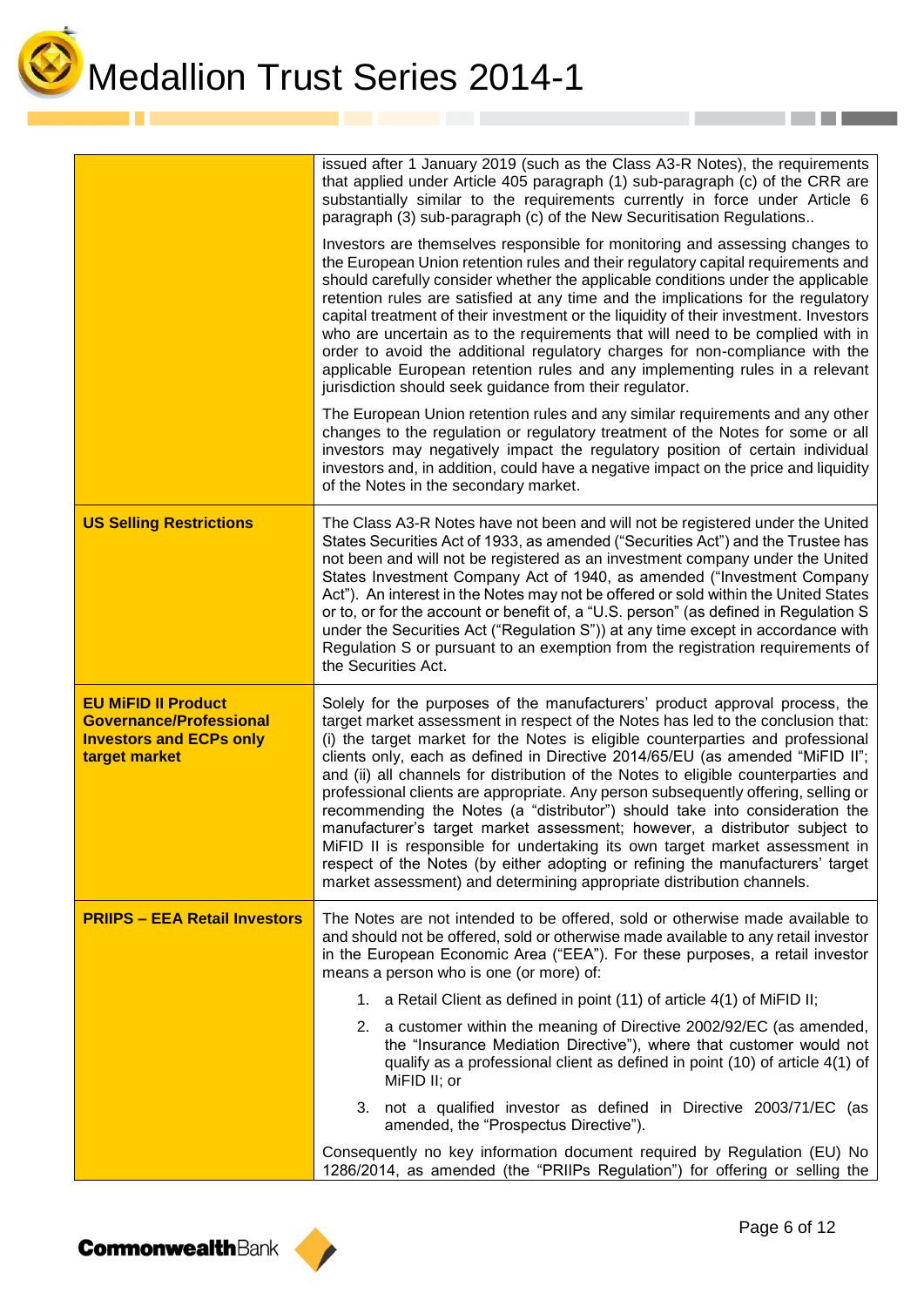

| Notes or otherwise making them available to retail investors in the EEA has been<br>prepared and therefore offering or selling the Notes or otherwise making them<br>available to any retail investor in the EEA may be unlawful under the PRIIPs<br>Regulation. |  |
|------------------------------------------------------------------------------------------------------------------------------------------------------------------------------------------------------------------------------------------------------------------|--|
|------------------------------------------------------------------------------------------------------------------------------------------------------------------------------------------------------------------------------------------------------------------|--|

## **Investor Reporting**

| <b>Transaction Reporting</b>      | Investor reporting will be provided as for all Medallion transactions (trustee<br>reports and reporting on Commonwealth Bank's website<br>http://www.commbank.com.au/securitisation) |
|-----------------------------------|--------------------------------------------------------------------------------------------------------------------------------------------------------------------------------------|
| <b>Bloomberg / Intex / ABSNet</b> | Bloomberg ticker: MEDL 2014-1 < <mtge>&gt;<br/>Intex deal name: MDLT1401<br/>Moody's Structured Finance Portal: Medallion Trust Series 2014-1</mtge>                                 |



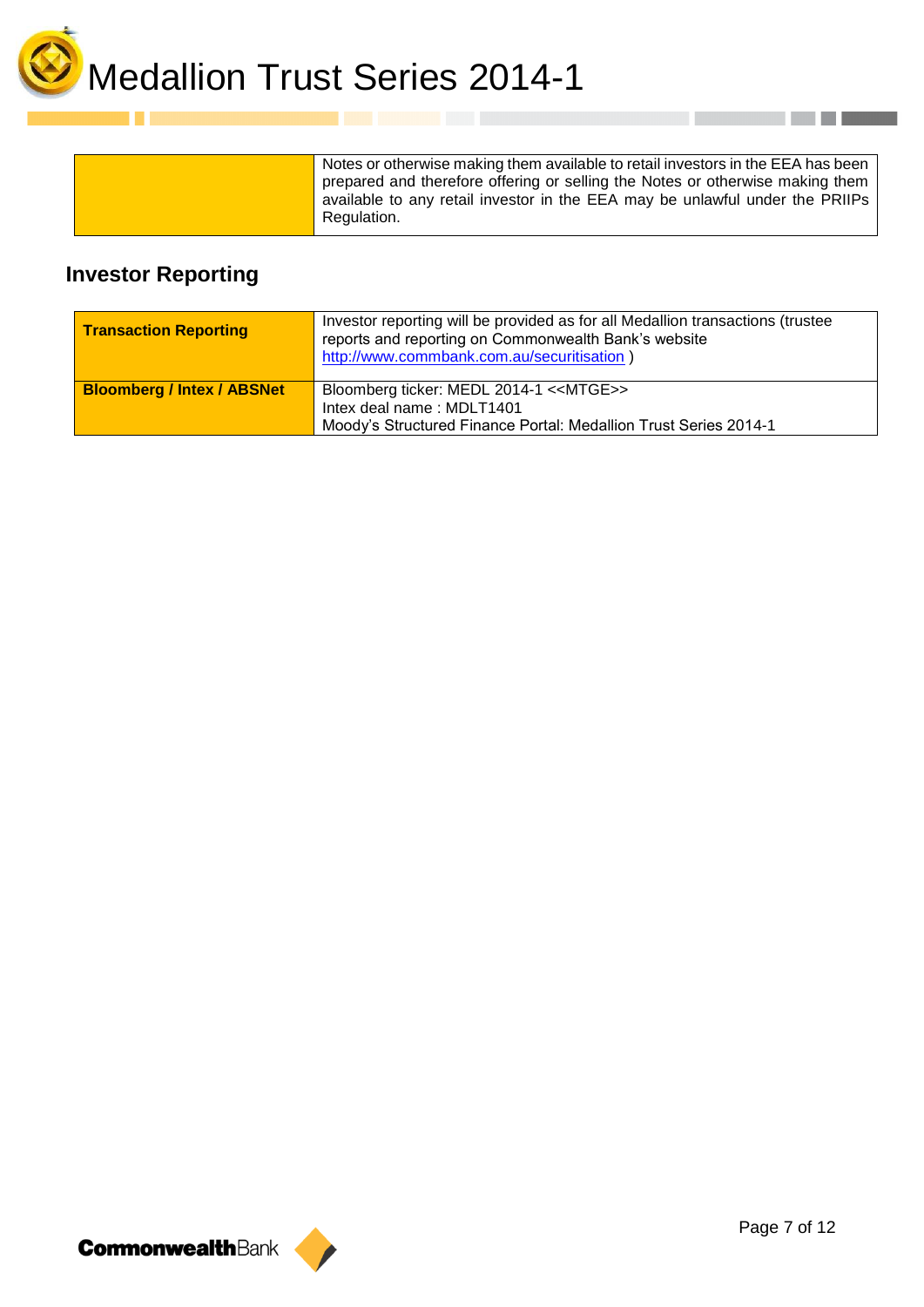

## **Trust Cash Flows**

. .

| <b>Cash flow Waterfall</b> | <b>Senior Expenses</b><br>1.                                                                                                                                                               |
|----------------------------|--------------------------------------------------------------------------------------------------------------------------------------------------------------------------------------------|
| <b>Summary (prior to</b>   | Pari-passu and rateably:<br>2.                                                                                                                                                             |
| enforcement of the Charge) | a. Redraw Note Interest (if any);                                                                                                                                                          |
| - Income                   | Class A1 Note Interest;<br>b.                                                                                                                                                              |
|                            | c. Class A2 Note Interest;                                                                                                                                                                 |
|                            | d. Class A3 Note Interest (on Fixed Rate Note Distribution                                                                                                                                 |
|                            | Dates, on and prior to the Class A3 Refinancing Date);                                                                                                                                     |
|                            | e. Class A3-R Note Interest (post the Class A3 Refinancing                                                                                                                                 |
|                            | Date)                                                                                                                                                                                      |
|                            | Class B Note Interest;<br>3.                                                                                                                                                               |
|                            | Repayment of Principal Draws (if any);<br>4.                                                                                                                                               |
|                            | Reinstatement of Class A Notes and Redraw Note Charge-Offs (if<br>5.<br>any);                                                                                                              |
|                            | Reinstatement of Class B Note Charge-Offs (if any);<br>6.                                                                                                                                  |
|                            | Reinstatement of Class C Note Charge-Offs (if any);<br>7.                                                                                                                                  |
|                            | Reinstatement of draws on the Extraordinary Expense Reserve (if<br>8.<br>any);                                                                                                             |
|                            | 9. Subordinated amounts owing (if any) to the Liquidity Facility Provider;                                                                                                                 |
|                            | 10. Subordinated swap termination payments (if any) to the Interest Rate                                                                                                                   |
|                            | Swap Provider;                                                                                                                                                                             |
|                            | 11. Class C Note interest;                                                                                                                                                                 |
|                            | 12. The Manager's establishment fee reimbursement;                                                                                                                                         |
|                            | 13. Excess Available Income.                                                                                                                                                               |
|                            | Refer to the Medallion Trust Series 2014-1 Information Memorandum for further<br>detail regarding allocation of principal and interest payments pre and post<br>enforcement of the Charge. |
|                            |                                                                                                                                                                                            |



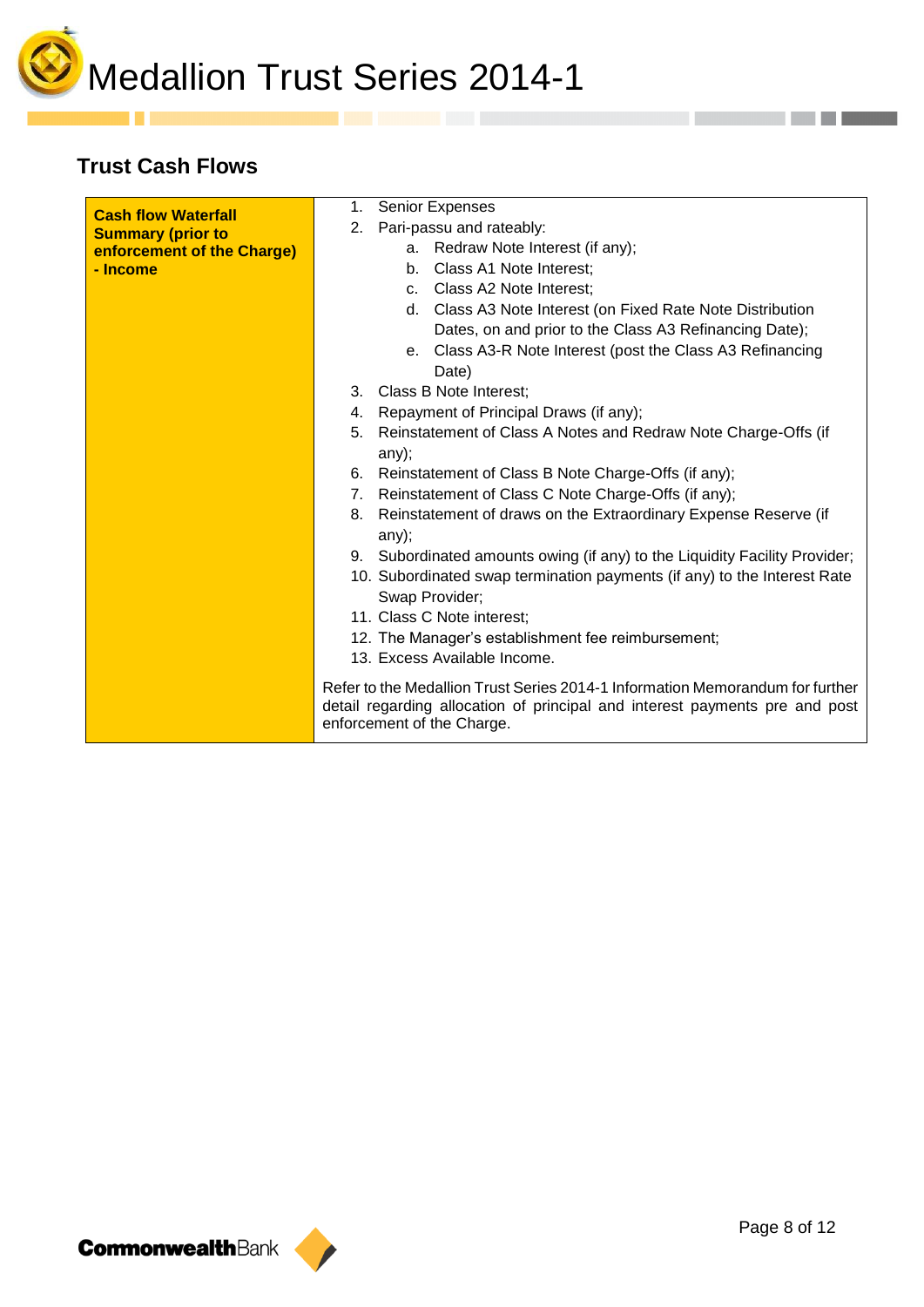

a ka

| <b>Note Class Principal</b><br><b>Allocations</b>       | A1                                                                                                                   | preceding Determination Date;                                                                                                                                                                                                                                                            |                                                                                                                                                                                                                                                                                                           | The aggregate Invested Amount of the Class A1 Notes on the immediately                                                                                                                            |  |  |
|---------------------------------------------------------|----------------------------------------------------------------------------------------------------------------------|------------------------------------------------------------------------------------------------------------------------------------------------------------------------------------------------------------------------------------------------------------------------------------------|-----------------------------------------------------------------------------------------------------------------------------------------------------------------------------------------------------------------------------------------------------------------------------------------------------------|---------------------------------------------------------------------------------------------------------------------------------------------------------------------------------------------------|--|--|
|                                                         | A2                                                                                                                   | preceding Determination Date;                                                                                                                                                                                                                                                            |                                                                                                                                                                                                                                                                                                           | The aggregate Invested Amount of the Class A2 Notes on the immediately                                                                                                                            |  |  |
|                                                         | А3<br>Determination Date:                                                                                            |                                                                                                                                                                                                                                                                                          | The aggregate Invested Amount of the Class A3 Notes (less the balance of the<br>GIC Account and GIC Authorised Investments) on the immediately preceding                                                                                                                                                  |                                                                                                                                                                                                   |  |  |
|                                                         | A <sub>3</sub> R<br>preceding Determination Date;                                                                    |                                                                                                                                                                                                                                                                                          | The aggregate Invested Amount of the Class A3-R Notes on the immediately                                                                                                                                                                                                                                  |                                                                                                                                                                                                   |  |  |
|                                                         | A<br>в<br>preceding Determination Date<br>C<br>preceding Determination Date                                          |                                                                                                                                                                                                                                                                                          | The aggregate Invested Amount of the Class A1, Class A2, Class A3 (less the<br>balance of the GIC Account and GIC Authorised Investments) and Class A3-R<br>Notes on the immediately preceding Determination Date (A1+A2+A3+A3R)<br>The aggregate Invested Amount of the Class B Notes on the immediately |                                                                                                                                                                                                   |  |  |
|                                                         |                                                                                                                      |                                                                                                                                                                                                                                                                                          |                                                                                                                                                                                                                                                                                                           |                                                                                                                                                                                                   |  |  |
|                                                         |                                                                                                                      |                                                                                                                                                                                                                                                                                          |                                                                                                                                                                                                                                                                                                           | The aggregate Invested Amount of the Class C Notes on the immediately                                                                                                                             |  |  |
|                                                         | z                                                                                                                    | The aggregate Invested Amount of the Class A1 Notes, the Class A2 Notes, the<br>Class A3 Notes (less the balance of the GIC Account and GIC Authorised<br>Investments), the Class A3-R Notes, the Class B Notes and the Class C Notes on<br>the immediately preceding Determination Date |                                                                                                                                                                                                                                                                                                           |                                                                                                                                                                                                   |  |  |
|                                                         | P                                                                                                                    |                                                                                                                                                                                                                                                                                          | The available principal less distribution to Redraw Notes (if any)                                                                                                                                                                                                                                        |                                                                                                                                                                                                   |  |  |
|                                                         |                                                                                                                      |                                                                                                                                                                                                                                                                                          | <b>Stepdown Criteria met</b>                                                                                                                                                                                                                                                                              | <b>Stepdown Criteria NOT met</b>                                                                                                                                                                  |  |  |
|                                                         | is equal to P multiplied by:                                                                                         | <b>Class A1 Principal Allocation</b>                                                                                                                                                                                                                                                     | $A1 + A3R$<br>Z                                                                                                                                                                                                                                                                                           | $A1+A3R$<br>if $A1 > 0$<br>i)<br>if $A1 = 0$<br>ii)<br>zero                                                                                                                                       |  |  |
|                                                         | is equal to P multiplied by:                                                                                         | <b>Class A2 Principal Allocation</b>                                                                                                                                                                                                                                                     | $\it{A2}$                                                                                                                                                                                                                                                                                                 | $\frac{A2}{A}$<br>i)<br>if $A2 > 0$                                                                                                                                                               |  |  |
|                                                         |                                                                                                                      | <b>Class A3R Principal Allocation</b>                                                                                                                                                                                                                                                    | $\overline{z}$                                                                                                                                                                                                                                                                                            | ii)<br>if $A2 = 0$<br>if $A1 > 0$<br>zero<br>i)<br>zero                                                                                                                                           |  |  |
|                                                         | is equal to P multiplied by:                                                                                         |                                                                                                                                                                                                                                                                                          | if $A1 > 0$<br>i)<br>zero<br>$\frac{A3R}{Z}$<br>ii)<br>if $A1 = 0$                                                                                                                                                                                                                                        | $\frac{A3R}{A}$<br>if $A1 = 0$<br>ii)                                                                                                                                                             |  |  |
|                                                         | is equal to P multiplied by:                                                                                         | <b>Class B Note Principal Allocation</b>                                                                                                                                                                                                                                                 | $B + C$<br>Z                                                                                                                                                                                                                                                                                              | if $A > 0$<br>i)<br>zero                                                                                                                                                                          |  |  |
|                                                         |                                                                                                                      | <b>Class C Note Principal Allocation</b>                                                                                                                                                                                                                                                 | i)                                                                                                                                                                                                                                                                                                        | 100%<br>if $B > 0$<br>ii)<br>zero; if A or $B > 0$                                                                                                                                                |  |  |
|                                                         |                                                                                                                      |                                                                                                                                                                                                                                                                                          | ii)                                                                                                                                                                                                                                                                                                       | 100%; if A and $B = 0$                                                                                                                                                                            |  |  |
| <b>Class A Principal Allocation</b><br><b>Waterfall</b> | All Class A Notes benefit from the same level of credit enhancement and rank<br>equally with respect to Charge-Offs. |                                                                                                                                                                                                                                                                                          |                                                                                                                                                                                                                                                                                                           |                                                                                                                                                                                                   |  |  |
|                                                         |                                                                                                                      | Class A1 Notes and Class A3/A3-R Notes pay principal sequentially amongst<br>themselves and are paid pari-passu with the Class A2 Notes, as outlined below.<br>On each Distribution Date, pari-passu and rateably, distribute the Class A                                                |                                                                                                                                                                                                                                                                                                           |                                                                                                                                                                                                   |  |  |
|                                                         | Principal Allocation as follows:                                                                                     |                                                                                                                                                                                                                                                                                          |                                                                                                                                                                                                                                                                                                           |                                                                                                                                                                                                   |  |  |
|                                                         | 1.                                                                                                                   |                                                                                                                                                                                                                                                                                          |                                                                                                                                                                                                                                                                                                           |                                                                                                                                                                                                   |  |  |
|                                                         | a.                                                                                                                   |                                                                                                                                                                                                                                                                                          | The Class A1 and A3 Principal Allocation to:<br>first, the Class A1 Notes until fully repaid, and;                                                                                                                                                                                                        |                                                                                                                                                                                                   |  |  |
|                                                         | b.                                                                                                                   | second:                                                                                                                                                                                                                                                                                  |                                                                                                                                                                                                                                                                                                           |                                                                                                                                                                                                   |  |  |
|                                                         |                                                                                                                      | Class A3 Notes; and                                                                                                                                                                                                                                                                      |                                                                                                                                                                                                                                                                                                           | i. on or prior to the Class A3 Refinancing Date, to the GIC Account<br>until the balance of the GIC Account (plus GIC Authorised<br>Investments) is equal to the aggregate Invested Amount of the |  |  |
|                                                         |                                                                                                                      | fully repaid; and                                                                                                                                                                                                                                                                        |                                                                                                                                                                                                                                                                                                           | ii. after the Class A3 Refinancing Date, to the Class A3-R Notes until                                                                                                                            |  |  |
|                                                         | 2.                                                                                                                   |                                                                                                                                                                                                                                                                                          |                                                                                                                                                                                                                                                                                                           | The Class A2 Principal Allocation to the Class A2 Notes until fully repaid                                                                                                                        |  |  |
| <b>Cash flow Waterfall</b>                              | 1.                                                                                                                   | Fund Seller Advances (if any)                                                                                                                                                                                                                                                            |                                                                                                                                                                                                                                                                                                           |                                                                                                                                                                                                   |  |  |
| <b>Summary (prior to</b><br>enforcement of the Charge)  | 2.                                                                                                                   | Repay Redraw Notes (if any)                                                                                                                                                                                                                                                              |                                                                                                                                                                                                                                                                                                           |                                                                                                                                                                                                   |  |  |

**CormonwealthBank** 

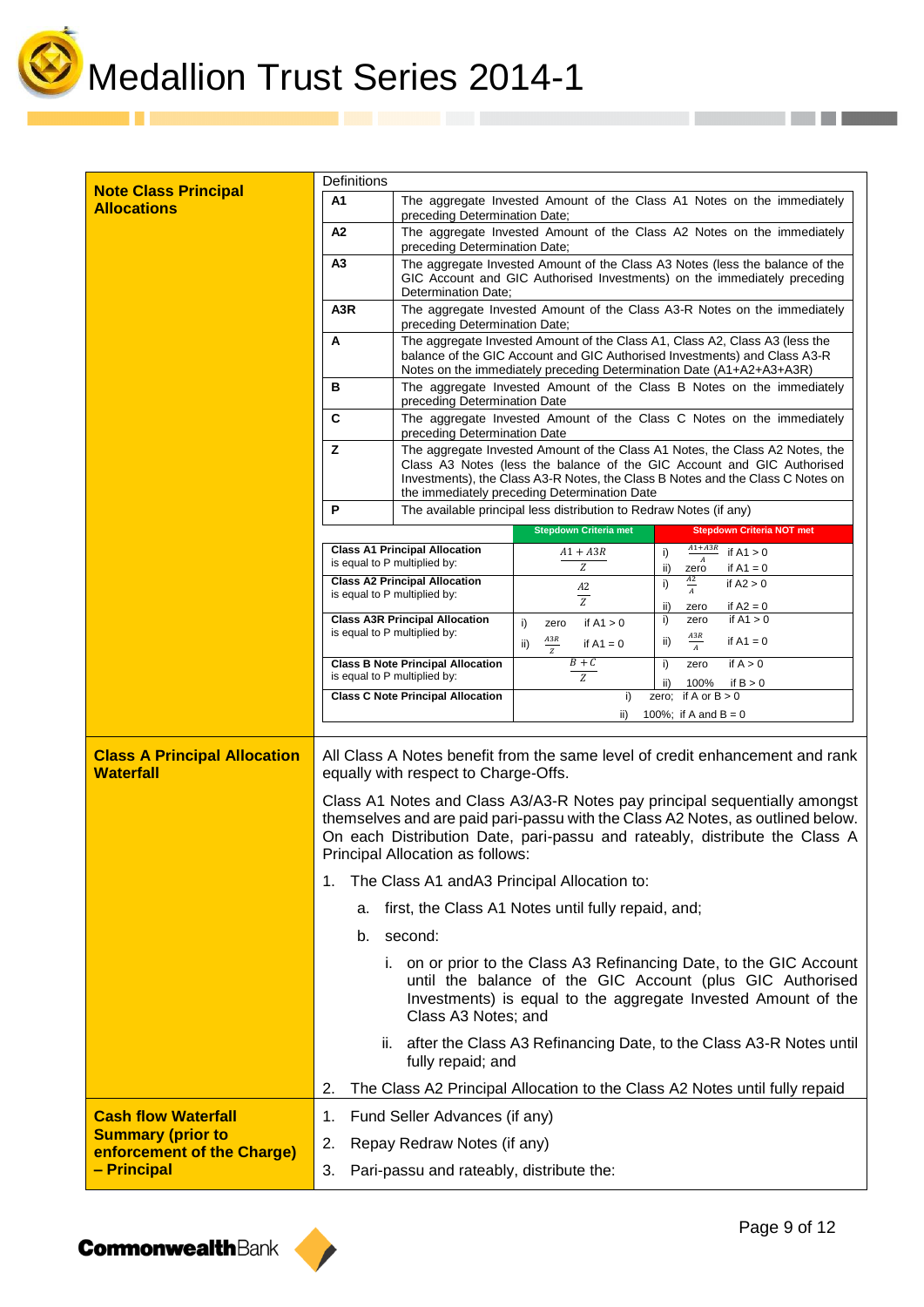

|                             | a. Class A Principal Allocation to the Class A Notes in<br>accordance with the Class A Principal Allocation Waterfall;                                                                             |  |  |
|-----------------------------|----------------------------------------------------------------------------------------------------------------------------------------------------------------------------------------------------|--|--|
|                             | b. Class B Principal Allocation to the Class B Notes;                                                                                                                                              |  |  |
|                             | Distribute to the Class B Notes until fully repaid;<br>4.                                                                                                                                          |  |  |
|                             | Distribute to the Class C Notes until fully repaid;<br>5.                                                                                                                                          |  |  |
|                             | Any surplus (if any) to the Residual Capital Unitholder.                                                                                                                                           |  |  |
|                             | Refer to the Medallion Trust Series 2014-1 Information Memorandum for further<br>detail regarding allocation of principal and interest payments pre and post event<br>of default.                  |  |  |
|                             |                                                                                                                                                                                                    |  |  |
| <b>Step-Down Conditions</b> | the Determination Date is at least two years after the Closing Date;<br>1.                                                                                                                         |  |  |
|                             | 2. the aggregate Invested Amount of all Notes as at that Determination Date<br>expressed as a percentage of the aggregate Invested Amount of all Notes<br>on the Closing Date is greater than 10%; |  |  |
|                             | 3. Credit support provided to the Class A Notes (in the form of Class B and<br>Class C Notes) is at least twice that provided at the Closing Date;                                                 |  |  |
|                             | 4. Credit support provided to the Class B Notes (in the form of Class C Notes)<br>is at least twice that provided at the Closing Date;                                                             |  |  |
|                             | 60+ day arrears at the most recent Determination Date is less than 4%;<br>5.                                                                                                                       |  |  |
|                             | there are no Charge-Offs which remain unreimbursed on any Note;<br>6.                                                                                                                              |  |  |
|                             | 7. there are no unreimbursed Principal Draws as at that Determination Date;<br>and                                                                                                                 |  |  |
|                             | there are no outstanding draws under the Liquidity Facility.<br>8.                                                                                                                                 |  |  |

## **Assets**



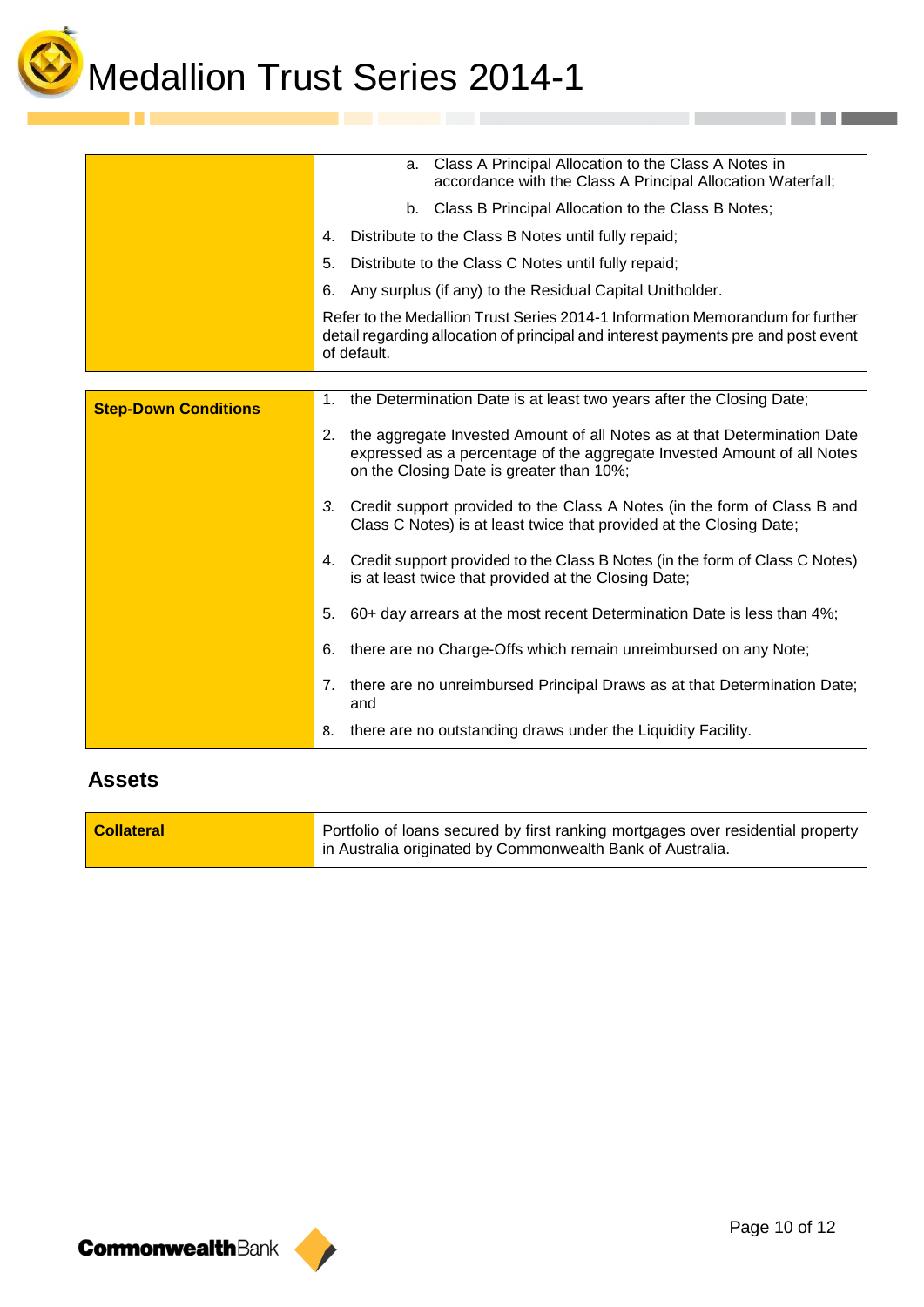Medallion Trust Series 2014-1

### **Important Notice**

The information contained in this document has been prepared by Commonwealth Bank of Australia (A.B.N. 48 123 123 124) in its capacity as lead manager ("**Lead Manager**") and is made available only for persons who are wholesale clients as defined in the Corporations Act 2001. No warranty, guarantee or representation as to the accuracy, completeness of the contents of this document is given. No person shall act on the basis of any information contained herein without considering and if necessary taking appropriate professional advice upon his or her own particular circumstances.

This material is for information purposes only. It is neither an offer to sell securities, commodities or other instruments nor a solicitation (or a calculated invitation or solicitation) of an offer to buy or subscribe for securities, commodities or other instruments. This document does not constitute or imply any offer or commitment whatsoever on the part of the Lead Manager or their affiliates. The information set out in this document is subject to change, completion, supplement or amendment from time to time. This document does not purport to be complete nor contain all relevant information and terms and conditions which would be applicable.

The Lead Manager act solely in the capacity of an arm's length contractual counterparty and not in the capacity of your financial adviser or fiduciary.

The Lead Manager and/or its affiliates, officers, directors and employees may have long or short positions in or make markets in or otherwise buy or sell the instruments or economically equivalent instruments discussed herein, and may from time to time add to or dispose of any such instruments and may have acted as market maker or manager or co-manager of a public offering of any such instruments in relation to any companies referred to in this document, and may sell such instruments to or buy them from customers on a principal basis, and may also perform or seek to perform banking or underwriting services for or relating to those companies. As the Lead Manager is part of large global financial services organisations, they, or their affiliates may have certain relationships with the parties relevant to the proposed activities as set out in this document, and these proposed activities may give rise to a conflict of interest, which the intended recipient (each a "**Recipient**") hereby acknowledges and which will be addressed accordingly. The Lead Manager may come or may have come into possession of information not contained in this document relating to the Notes that may be relevant to any decision by a potential investor of the Notes and which may or may not be publicly available to potential investors (the "**Relevant Information**"). To the maximum extent permitted by applicable law, the Lead Manager is not under any obligation to disclose any Relevant Information to any potential investor and this document and any subsequent conduct by the Lead Manager should not be construed as implying that it is not in possession of such Relevant Information.

Transactions of the type described herein may involve a high degree of risk, and the value of such instruments may be highly volatile. Such risks may include without limitation risk of adverse or unanticipated market developments, risk of counterparty or issuer default and risk of illiquidity. In certain transactions counterparties may lose their entire investment or incur an unlimited loss. **This summary does not disclose all the risks and other significant aspects in connection with transactions of the type described herein, and counterparties should ensure that they fully understand the terms of the transaction, including the relevant risk factors and any legal, regulatory, tax and accounting considerations applicable to them, prior to transacting.**

No consideration has been given to the particular investment objectives, financial situation or particular needs of any recipient. This document, which is not for public circulation, must not be copied transferred or the content disclosed to any third party and is not intended for use by any person other than the Recipient or the Recipient's professional advisers for the purposes of advising the Recipient hereon.

This document has been prepared for information purposes only. It does not constitute a prospectus or offering document in whole or in part and its terms are qualified in their entirety by such offering or other transaction document(s) issued in respect of the notes (the "**Notes**") or the transaction(s) (the "**Transaction(s)**") described in this material. The information contained herein is confidential and is intended for use only by the Recipient.

This document may contain statements that are "forward looking statements". There can be no assurance that any forward looking statements will materialize or that any actual return or result will not be materially lower than those that may be presented or discussed. None of the Lead Manager and the other transaction parties nor their related entities and affiliates makes any representation or warranty as to the reasonableness of the assumptions or as to any other financial information contained in the models used herein.